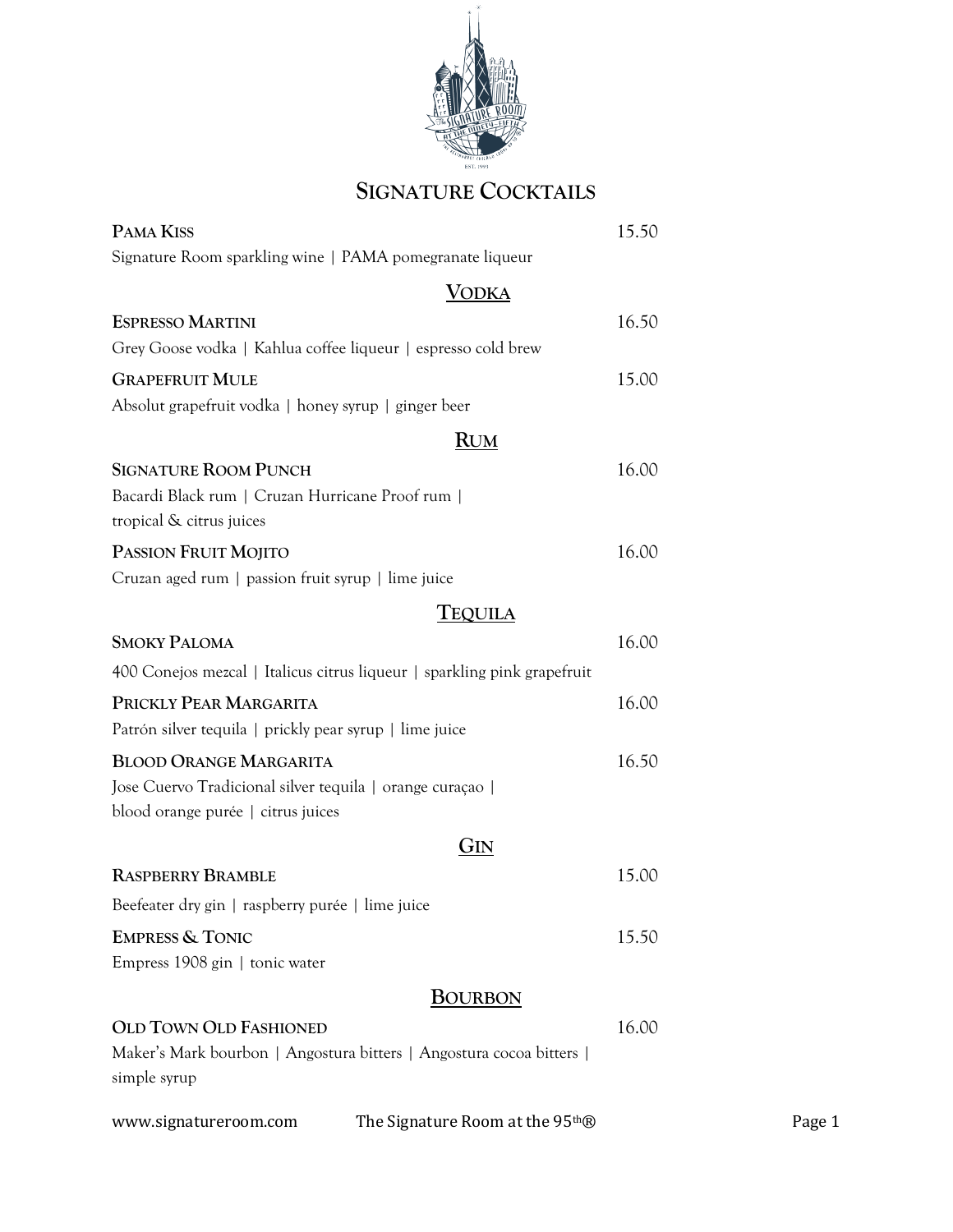

| <b>BLUEBERRIES &amp; BOURBON</b>                                                           | 16.50  |
|--------------------------------------------------------------------------------------------|--------|
| Knob Creek bourbon   orange curaçao   blueberry purée                                      |        |
| lemon juice   Angostura bitters                                                            |        |
| WHISKEY                                                                                    |        |
| <b>WHISKEY BUSINESS</b>                                                                    | 16.50  |
| Rittenhouse whiskey   Domaine de Canton ginger liqueur  <br>strawberry syrup   lemon juice |        |
| <b>ZERO PROOF COCKTAILS</b>                                                                |        |
| <b>RASPBERRY FIZZ</b>                                                                      | 10.00  |
| raspberry purée   club soda   mint                                                         |        |
| <b>STRAWBERRY SMOOTHIE</b>                                                                 | 1 L.OC |

### **BEER & WINE**

| Signature Top View Brew   golden wheat ale   Crystal Lake Brewing | 9.50 |
|-------------------------------------------------------------------|------|
| IPA   India pale ale   Lagunitas Brewing Company                  | 9.50 |
| Juicy Haze   hazy IPA   New Belgium Brewing                       | 9.50 |
| Beach Blonde   golden lager   Crystal Lake Brewing                | 9.50 |
| Miller Lite   American pilsner   Miller Brewing Company           | 9.00 |
| Stella Artois   euro pale lager   Stella Artois                   | 9.50 |
| Modelo Especial   pilsner-style lager   Grupo Modelo              | 9.50 |

# **WINES BY THE GLASS**

| CHAMPAGNE & SPARKLING WINE                                        |                                              | Glass | Split | Bottle |        |
|-------------------------------------------------------------------|----------------------------------------------|-------|-------|--------|--------|
| Brut, The Signature Room at the 95th,<br>Lodi, California         |                                              | 16.00 |       | 54.00  |        |
| Blanc de Blancs, Coppola, "Sofia",<br>Monterey County, California |                                              | 17.00 |       | 58.00  |        |
| Brut, Moët & Chandon, "Imperial",<br>Epernay, France              |                                              |       | 35.00 | 84.00  |        |
| Brut, Veuve Clicquot, Yellow Label,<br>Reims, France              |                                              |       |       | 125.00 |        |
| www.signatureroom.com                                             | The Signature Room at the 95 <sup>th</sup> ® |       |       |        | Page 2 |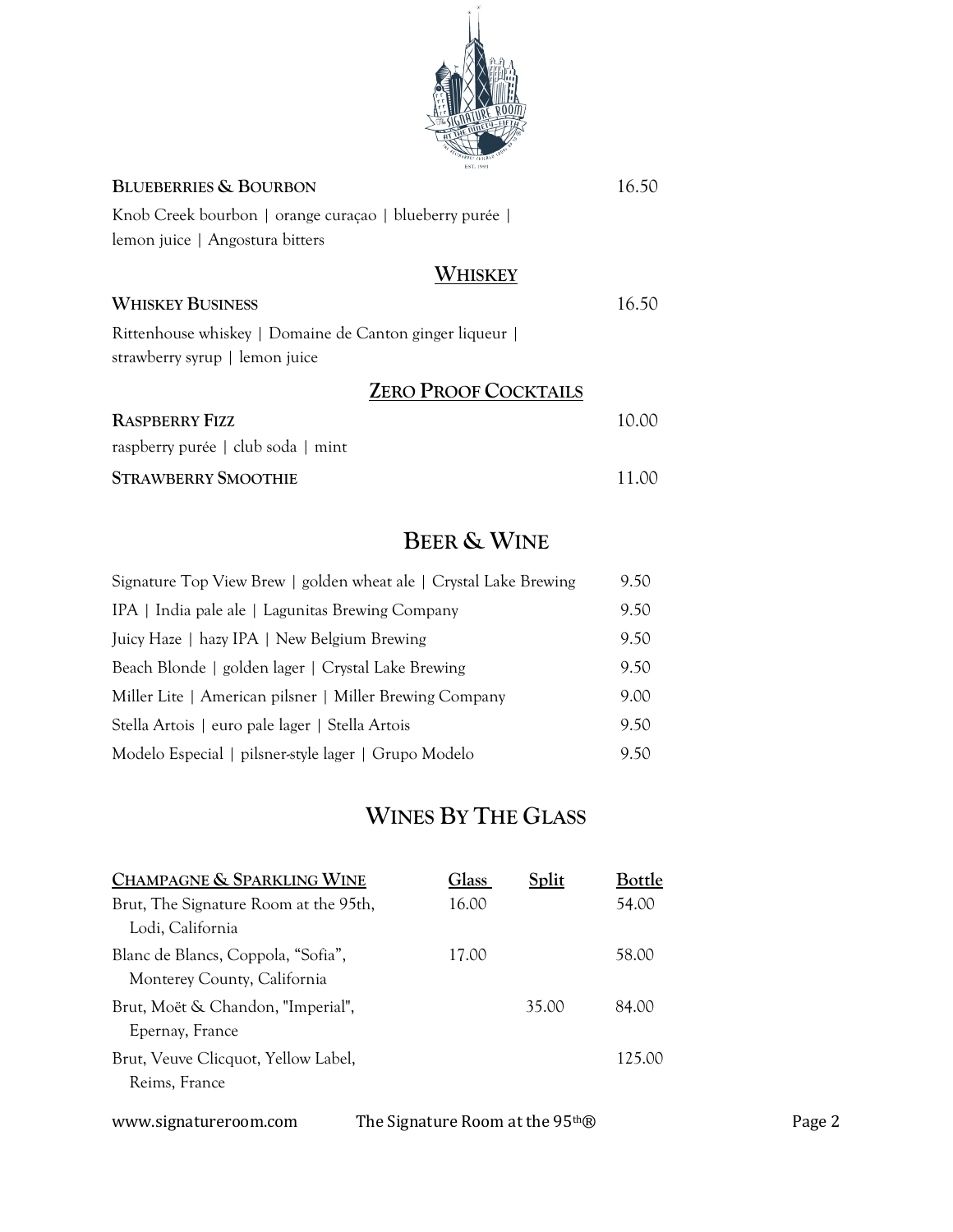

| Dom Perignon, Epernay, France, 2009                                                                            |       | 335.00 |
|----------------------------------------------------------------------------------------------------------------|-------|--------|
| <b>ROSÉ</b>                                                                                                    |       |        |
| Rosé, The Prisoner, "Unshackled,"<br>California, 2019                                                          | 15.00 | 54.00  |
| Sparkling Rosé, Chandon, Napa County,<br>California                                                            | 18.00 | 60.00  |
| <b>WHITES</b>                                                                                                  |       |        |
| Moscato, Terra D'Oro, Sacramento Valley,<br>California, 2019                                                   | 15.00 | 54.00  |
| Riesling, Good Harbor, Leelanau Peninsula,<br>Michigan, 2019                                                   | 16.00 | 56.00  |
| Sauvignon Blanc, Seaglass,<br>Santa Barbara County, California, 2020                                           | 15.00 | 54.00  |
| Pinot Grigio, Ferrari-Carano,<br>Sonoma County, California, 2017                                               | 16.00 | 58.00  |
| Chardonnay, Freakshow, Lodi,<br>California, 2019                                                               | 17.00 | 60.00  |
| Sauvignon Blanc, Honig, Napa Valley,<br>California, 2018                                                       | 18.00 | 60.00  |
| <b>REDS</b>                                                                                                    |       |        |
| Pinot Noir, Meiomi, Sonoma, California, 2017                                                                   | 16.00 | 58.00  |
| Syrah-Malbec-Mourvèdre-Petite Sirah,<br>Brassfield Estate Winery, "Eruption,"<br>High Valley, California, 2015 | 16.00 | 58.00  |
| Zinfandel, Cline, Contra Costa County,<br>California, 2017                                                     | 15.00 | 54.00  |
| Merlot, Raymond Reserve, Napa Valley,<br>California, 2017                                                      | 18.00 | 66.00  |
| Cabernet Sauvignon, Girard, Napa Valley,<br>California, 2018                                                   | 17.00 | 60.00  |

Our award winning wine list is available upon request.

Join the conversation @SignatureRoom95 #SignatureRoom

www.signatureroom.com The Signature Room at the 95<sup>th</sup>® Page 3